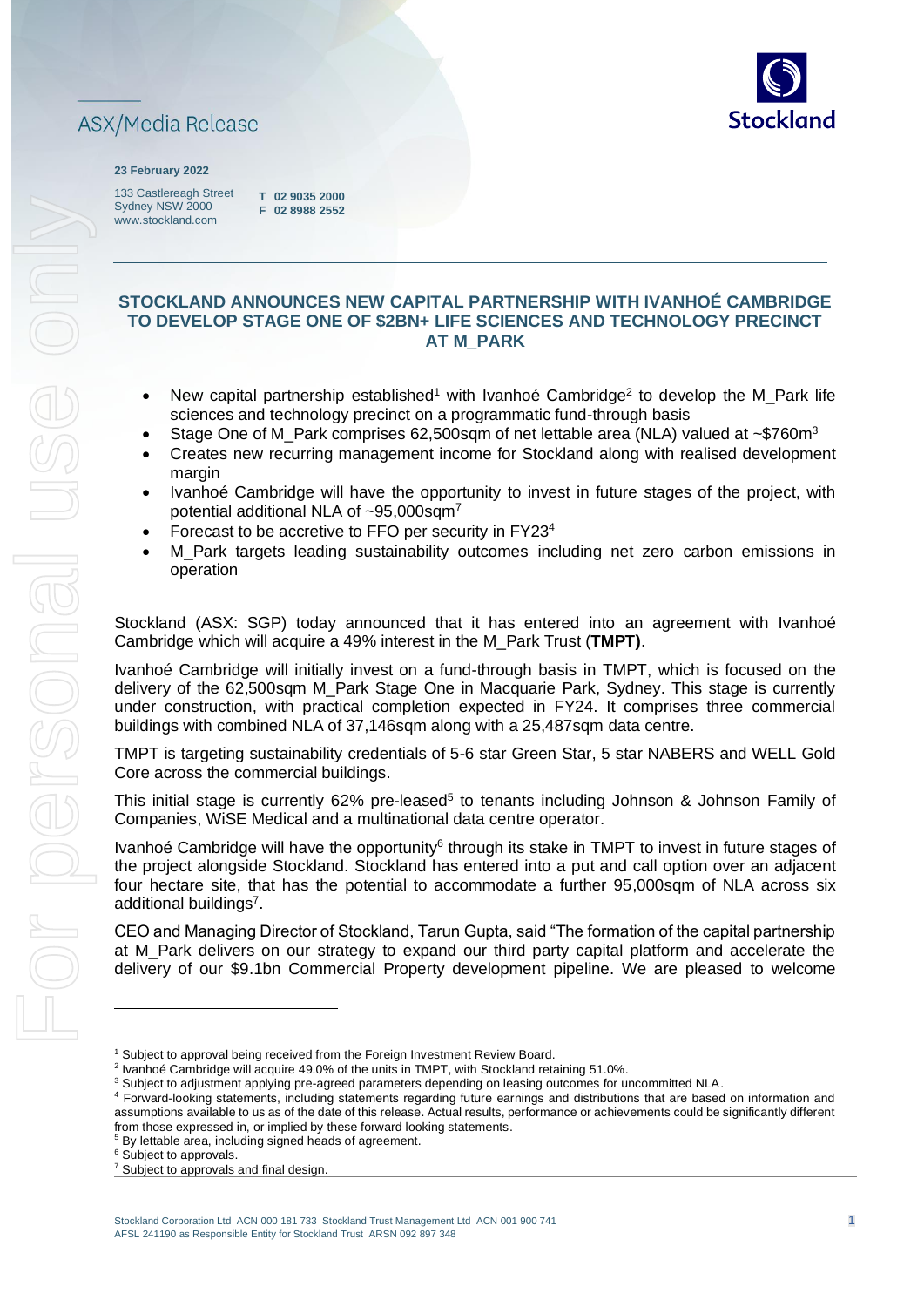Ivanhoé Cambridge to our platform and look forward to working with them to create one of Australia's leading life sciences and technology precincts."

CEO, Commercial Property, Louise Mason said: "We are excited to see M\_Park enter its next phase of delivery via the formation of this partnership. M\_Park continues to attract strong interest from leading tenants across multiple industry segments, attracted by its design, location and amenity. Once fully developed, the M\_Park precinct will have an end value of over \$2bn<sup>8</sup>, with the capacity to accommodate over 13,000 workers".

Ivanhoé Cambridge Co-Head of Asia Pacific, George Agethen said: "M\_Park provides our portfolio with meaningful exposure and diversification to both knowledge-based workplaces and data centres. Backed by high-credit tenants, the investment offers a resilient income profile with promising growth potential. M\_Park's net carbon zero aspirations are closely aligned with Ivanhoé Cambridge's sustainability goals. We look forward to the new strategic partnership with Stockland and to the success of M\_Park."

#### **Management and Fee structure**

The transaction will result in cash-backed development margin (in relation to the 49.0% interest to be acquired by Ivanhoé Cambridge) that will be recognised by Stockland during the construction period for Stage One of M\_Park.

In addition, Stockland will provide investment management, development management and property management services. Performance fees may be earnt by Stockland, subject to TMPT outperforming targeted rates of return over prescribed intervals.

#### **Transaction timing**

Completion of the transaction remains subject to approval by the Foreign Investment Review Board. The transaction is expected to settle in July 2022.

#### **Financial impact**

Stockland expects the creation of the capital partnership to be accretive to FFO per security in FY23<sup>4</sup>.

#### **About Ivanhoé Cambridge**

Ivanhoé Cambridge develops and invests in high-quality real estate properties, projects and companies that are shaping the urban fabric in dynamic cities around the world. It does so responsibly, with a view to generate long-term performance. Ivanhoé Cambridge is committed to creating living spaces that foster the well-being of people and communities, while reducing its environmental footprint.

Ivanhoé Cambridge invests internationally alongside strategic partners and major real estate funds that are leaders in their markets. Through subsidiaries and partnerships, the Company holds interests in more than 1,100 buildings, primarily in the industrial and logistics, office, residential and retail sectors. Ivanhoé Cambridge held C\$60.4 billion in real estate assets as at December 31, 2020 and is a real estate subsidiary of Caisse de dépôt et placement du Québec [\(cdpq.com\)](https://www.cdpq.com/en),a global investment group. For more information: [ivanhoecambridge.com](https://www.ivanhoecambridge.com/en/)

### **ENDS**

This announcement is authorised for release to the market by Ms Katherine Grace, Stockland's Company Secretary.

<sup>&</sup>lt;sup>8</sup> Including future growth stages. Subject to approvals and final design. Indicative end value, subject to change.